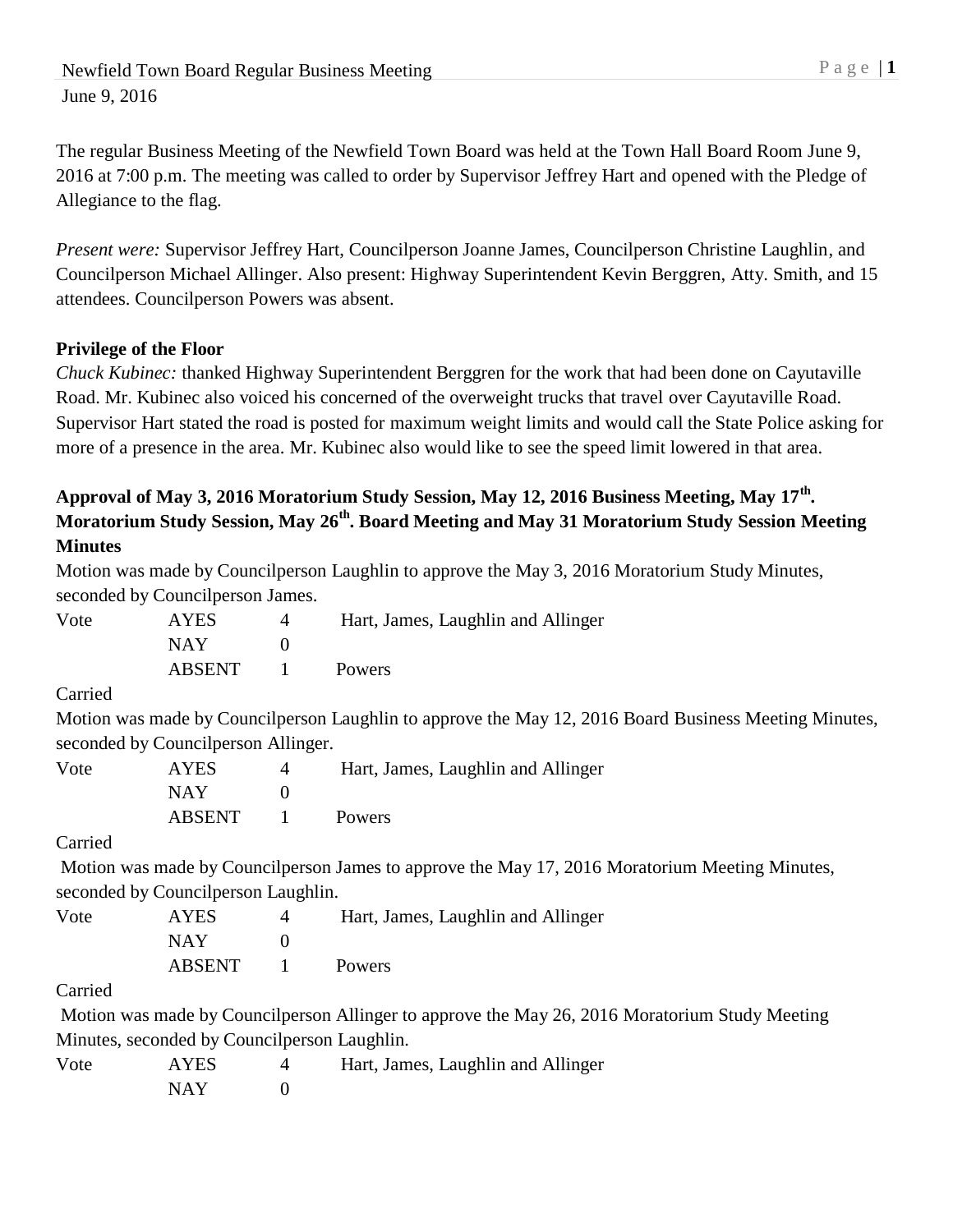#### ABSENT 1 Powers

Carried

Motion was made by Councilperson James to approve the May 31, 2016 Board Meeting Minutes, seconded by Councilperson Allinger.

| Vote | AYES   |              | Hart, James, Laughlin and Allinger |
|------|--------|--------------|------------------------------------|
|      | NAY.   |              |                                    |
|      | ABSENT | $\mathbf{1}$ | <b>Powers</b>                      |

Carried

### **Reports:**

*Highway*: Highway Superintendent Kevin Berggren reported cold patching had been done on Shelter Valley Road and Short Lane. The work on the Connecticut Hill Road culvert will begin next week. King Brothers had submitted a quote for the concrete work for the Douglas Road culvert. Superintendent Berggren stated a Mack truck and trailer had been sold at the municipal auction and that sealed bids were being accepted for a 2008 Ford truck.

*Water Sewer*: Highway Superintendent Kevin Berggren reported there had been issues and concerns regarding pump no. 3 in the Pine Circle area.

*Code Enforcement*: Code Enforcement Officer Bill Baker was not present. Supervisor Hart read his report. *Recreation*: Recreation Director Reid Hoskins was not present. Supervisor Hart read his report. *Tompkins County Legislature Report*: Newfield Representative David McKenna reported the TC3 main building roof needs to be replaced. Tompkins Regional Airport received a grant to promote tourism, and a 5 year contract has been approved with a consulting firm to do this. The Tompkins County Legislature will be holding Public Hearings for the West Cayuga Ag Districts, TC3 budget and 2017 tax cap *Planning Board* a representative was not present.

*Supervisor*: Supervisor Hart reported the Town had filed an application with the State and Municipal Facilities Program (SAM) grant and are presently awaiting word of possible acceptance. Supervisor Hart also reported the Bond Anticipation Note for the water tower projects was moving along smoothly. A request has been received from the Recreation Department to possibly construct field space on the Vankirk Road property for ball fields. Dan Walker has agreed to help with the design.

### **Old Business**

Councilperson James asked that if at the June 23<sup>rd</sup> board meeting, the financial reports could be reviewed.

### **New Business**

*Delaware River Solar*: Rich Winter representing Delaware River Solar (DRS) a developer of community solar in New York State introduced an upcoming solar array project on Millard Hill Road to the Town Board Members. Other sites under consideration are on Trumbulls Corner and Taggart Roads. Supervisor Hart asked that it be noted while he has spoken with DRS and that his personal property is not a site of consideration. Mr.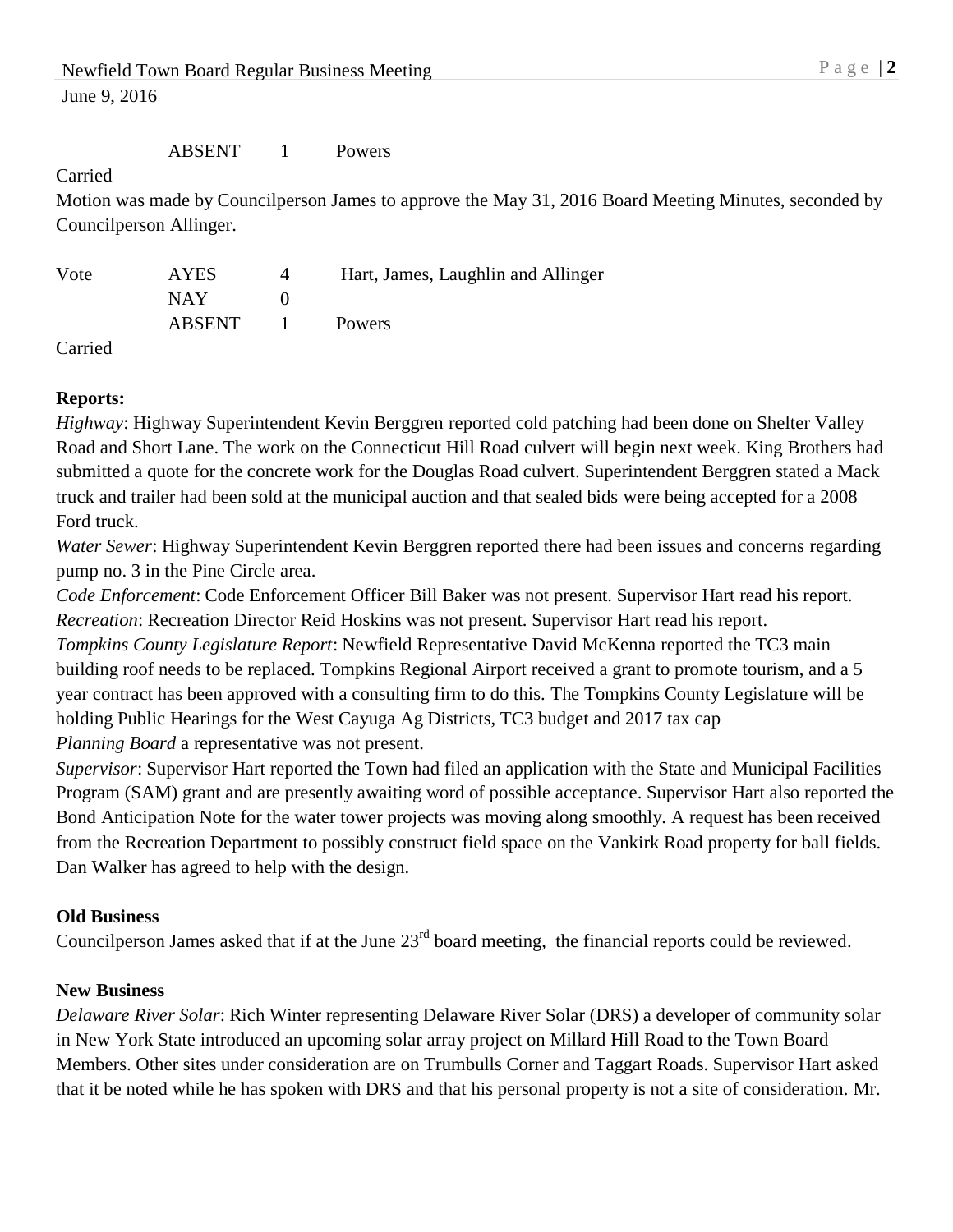Winter asked that Town authorize Supervisor Hart sign an acknowledgement letter for DRS that could be sent to NYSERTA. Attorney Smith will amend the letter that was presented. Mr. Winter expects to present a full package by mid-July for the Millard Hill Road project.

*Tompkins County Beautification Grant*: Chrys Gardener explained the funds for the grants came from the hotel tax in Tompkins County. Ms. Gardener explained that projects should be located in highly visible area, be a community asset and have volunteer coordinators or possibly a "Beautification Brigade". Grants for projects usually approved are between \$1,000.00 and 1,200.00 each. Ms. Gardener commented that Newfield in the past had been a recipient of such grants and urged Newfield to look for grant projects in the future. The World War and II memorial could possibly be a project that could benefit from this grant.

Supervisor Hart stated he had spoken to Jay Franklin the director of Tompkins County Assessment regarding updating the income levels for disabled residents. Mr. Franklin will make a presentation at the July business meeting.

*Discussion and approval for replacing windows in the Board Room*: The Town Clerk received a bid to replace the three windows in the Town Hall meeting room. Motion was made by Councilperson Laughlin to accept the bid from Hubbard Construction to replace the Town Hall meeting room windows, seconded by Councilperson James.

| AYES 5    | Hart, James, Laughlin, Powers and Allinger |
|-----------|--------------------------------------------|
| $NAY = 0$ |                                            |

Carried

### **Approval of the Payment of the June 2016 Bills**

Motion was made by Councilperson Allinger to approve the payments, seconded by Councilperson Laughlin. The Board authorized the payments of the following amounts:

| General Fund                 | \$23,060.77  |
|------------------------------|--------------|
| <b>Recreation Fund</b>       | \$3,881.68   |
| <b>Highway Fund</b>          | \$183,214.30 |
| Capital Fund                 | \$14,805.00  |
| Street light Fund            | \$1,208.98   |
| Sewer Fund                   | \$16,258.27  |
| <b>Water District 1 Fund</b> | \$25,994.60  |
| Water District 2 Fund        | \$5,574.30   |
| <b>Trust and Agency</b>      | \$3,134.22   |
|                              |              |

Vouchers were audited by Councilpersons Allinger James and Laughlin.

| <b>AYES</b>   | 4 Hart, James, Laughlin and Allinger |
|---------------|--------------------------------------|
| <b>NAY</b>    |                                      |
| <b>ABSENT</b> | 1 Powers                             |